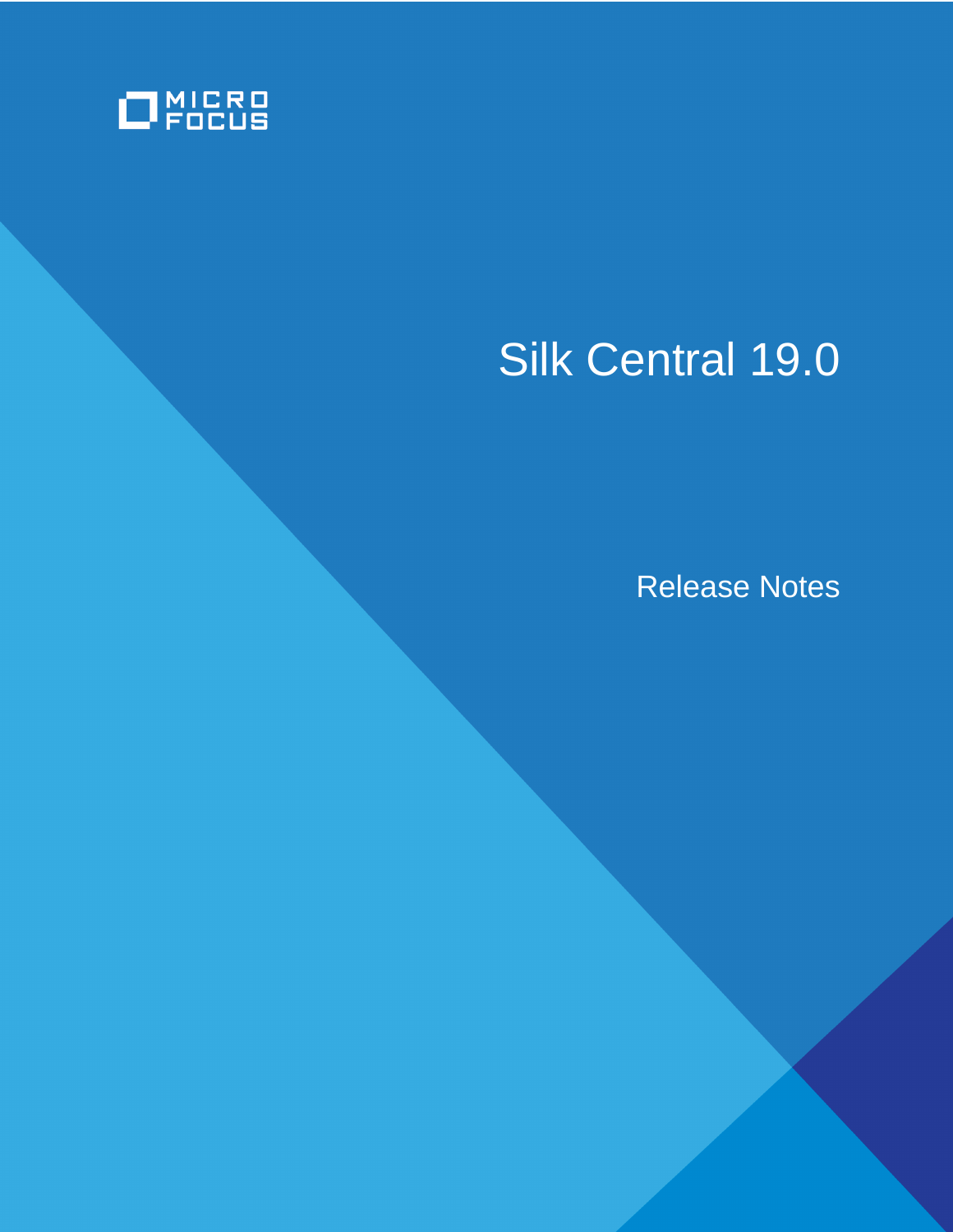**Micro Focus The Lawn 22-30 Old Bath Road Newbury, Berkshire RG14 1QN UK http://www.microfocus.com**

**Copyright © Micro Focus 2004-2018. All rights reserved.**

**MICRO FOCUS, the Micro Focus logo and Silk Central are trademarks or registered trademarks of Micro Focus IP Development Limited or its subsidiaries or affiliated companies in the United States, United Kingdom and other countries.**

**All other marks are the property of their respective owners.**

**2018-06-04**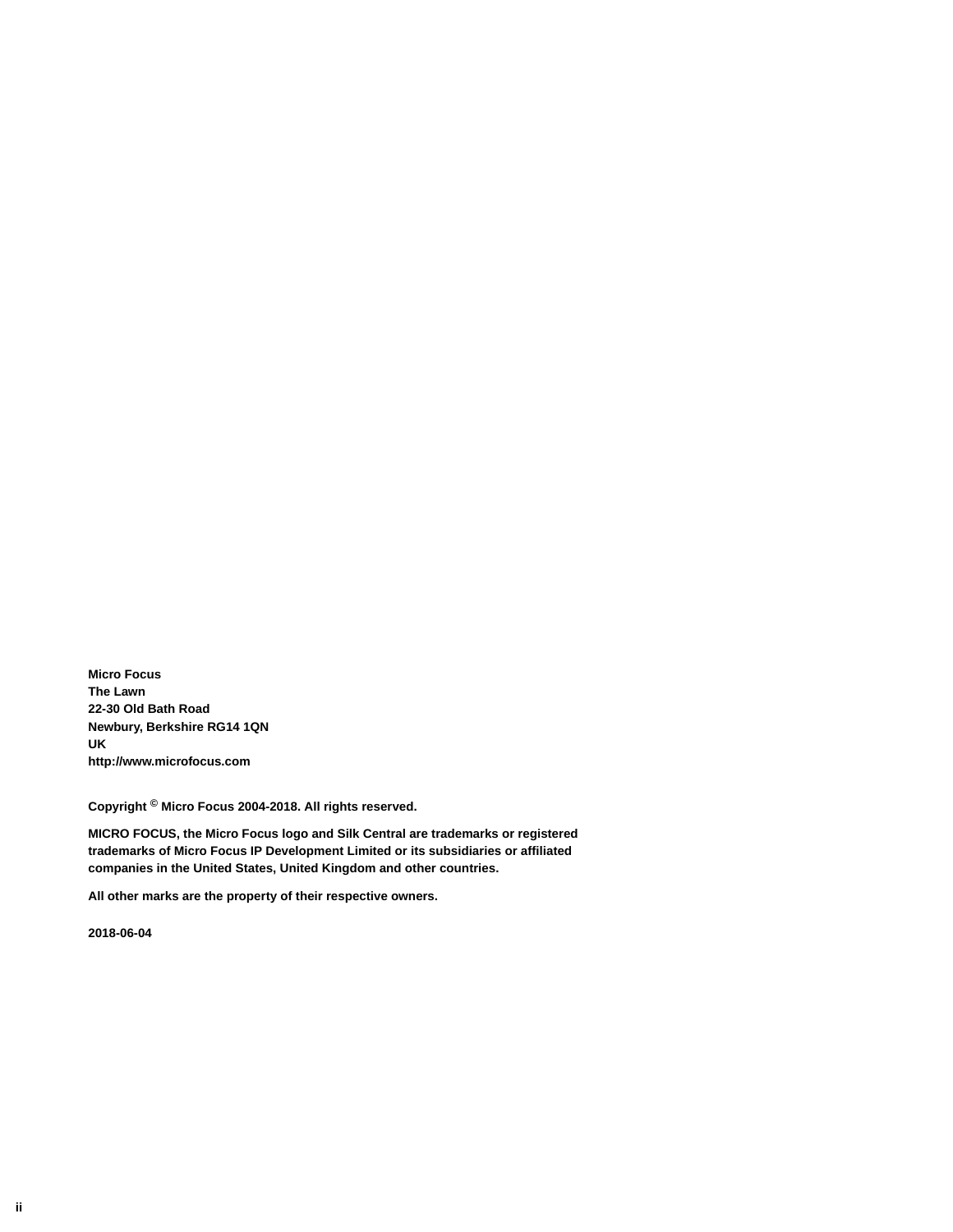### **Contents**

| <b>Silk Central 19.0 Release Notes</b>                                                                         |  |
|----------------------------------------------------------------------------------------------------------------|--|
|                                                                                                                |  |
| Accessibility                                                                                                  |  |
| Administration                                                                                                 |  |
|                                                                                                                |  |
|                                                                                                                |  |
| <b>Tests</b>                                                                                                   |  |
|                                                                                                                |  |
| <b>Shared Tests</b>                                                                                            |  |
|                                                                                                                |  |
|                                                                                                                |  |
|                                                                                                                |  |
|                                                                                                                |  |
|                                                                                                                |  |
|                                                                                                                |  |
|                                                                                                                |  |
|                                                                                                                |  |
|                                                                                                                |  |
| CI Integration                                                                                                 |  |
|                                                                                                                |  |
|                                                                                                                |  |
|                                                                                                                |  |
| Resolved Issues and Customer-Driven Enhancements  11                                                           |  |
| <b>Contacting Micro Focus</b>                                                                                  |  |
|                                                                                                                |  |
|                                                                                                                |  |
| End of Support manual content of the content of the content of the content of the content of the content of th |  |
|                                                                                                                |  |
|                                                                                                                |  |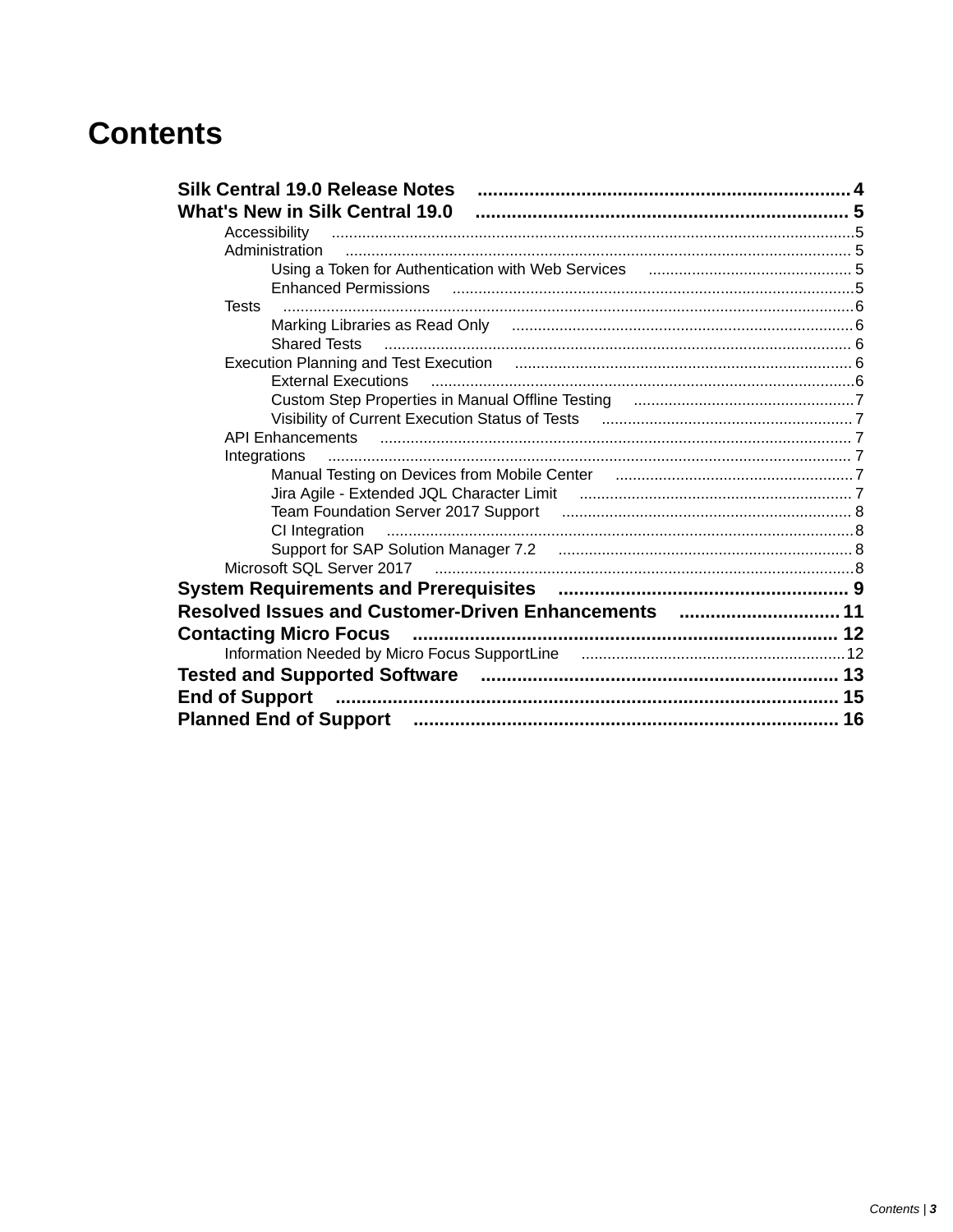## <span id="page-3-0"></span>**Silk Central 19.0 Release Notes**

### **Version 19.0**

#### **June, 2018**

These notes contain important information that might not appear in the Help. Read the notes in their entirety.

For information about installation, deployment, and licensing issues, refer to the *[Silk Central Installation](http://documentation.microfocus.com:8080/help/topic/com.microfocus.sctm.doc/SCTM-D613FA9C-INSTALLATIONHELP-CON.html) [Help](http://documentation.microfocus.com:8080/help/topic/com.microfocus.sctm.doc/SCTM-D613FA9C-INSTALLATIONHELP-CON.html)*.

Visit *[Customer Care](http://support.microfocus.com)* for further assistance.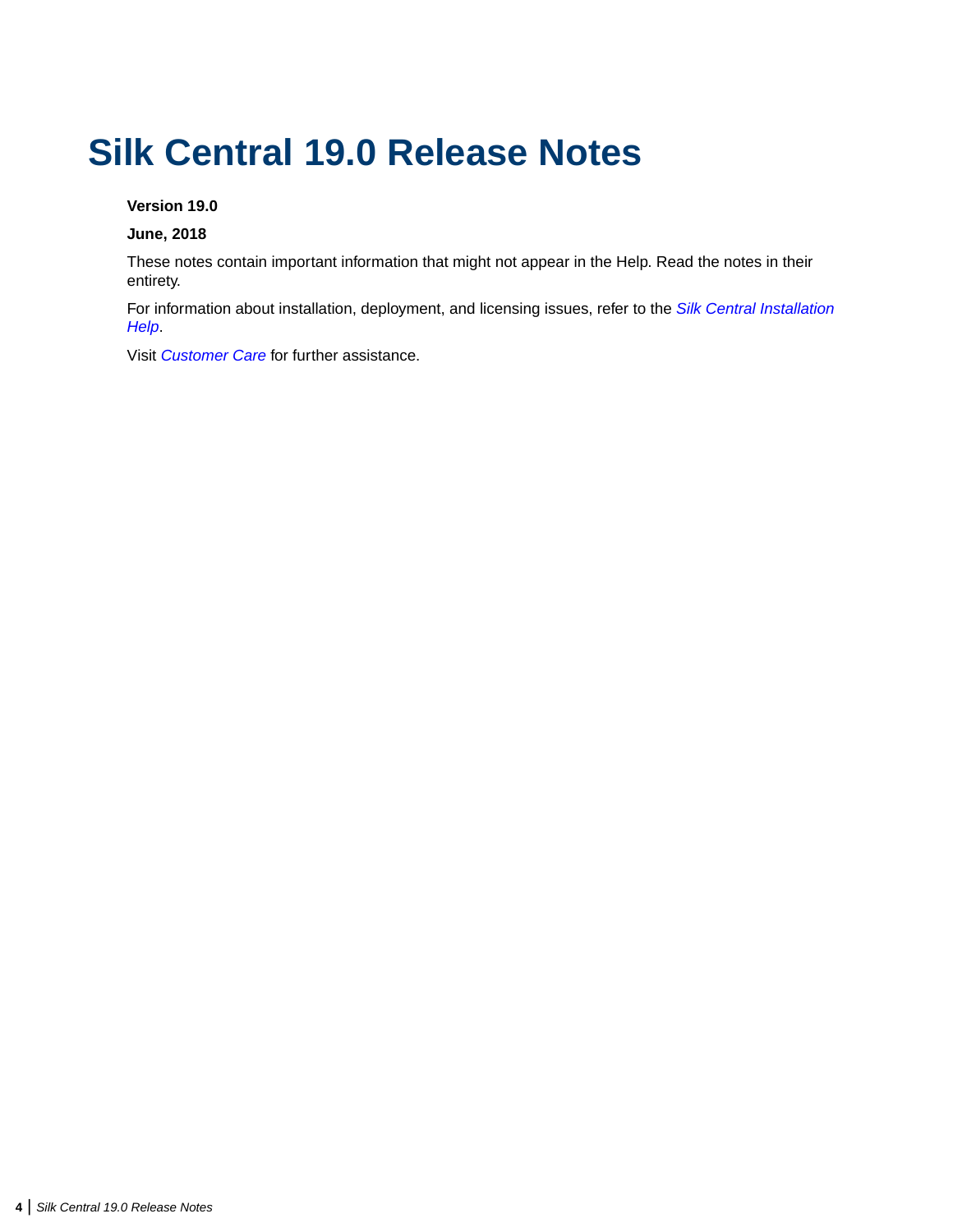## <span id="page-4-0"></span>**What's New in Silk Central 19.0**

Silk Central 19.0 introduces significant enhancements and changes.

### **Accessibility**

In order to meet the accessibility requirements of blind or visually impaired users, Silk Central 19.0 focuses on enhancing the navigation of Silk Central through use of the keyboard and by facilitating audible feedback through use of screen readers.

Micro Focus recommends using NVDA in combination with Mozilla Firefox.

### **Administration**

### **Using a Token for Authentication with Web Services**

In order to support organizations in improving security, Silk Central 19.0 now allows using a web-service token for authentication through web services rather than user name and password.

Using such a web-service token increases security as your username and password are no longer sent over the network. Additionally, if you are using LDAP integration, using a web-service token makes the authentication independent of your password update policy and reduces the maintenance effort to keep integrations working. As long as a web-service token is not deleted or no new token is created for the same user, the token remains valid and grants access to Silk Central web services. Handle a web-service token with the same care that you would apply for any other authentication factor.

### **Enhanced Permissions**

Describes the permission enhancements in Silk Central 19.0.

#### **Permission to Access the Audit Log**

The Audit Log contains information about certain user actions, for example when users log on and log off. To protect this information, Silk Central 19.0 introduces an additional permission to allow organizations increased granularity on specifying which users have access to the Audit Log.

#### **Permission to view and delete log files**

Depending on the log level, log files contain more or less information about certain processes of the system. Depending on the test environment, this can be sensitive information or a valuable documentation of error scenarios. To protect this information from unauthorized viewing and careless deletion, Silk Central 19.0 introduces new permissions for viewing and deleting such log files.

#### **Permission to manage or delete status reasons**

To enforce consistency and to prevent uncontrolled creation or customization across projects, Silk Central 19.0 introduces new permissions for managing and deleting status reasons.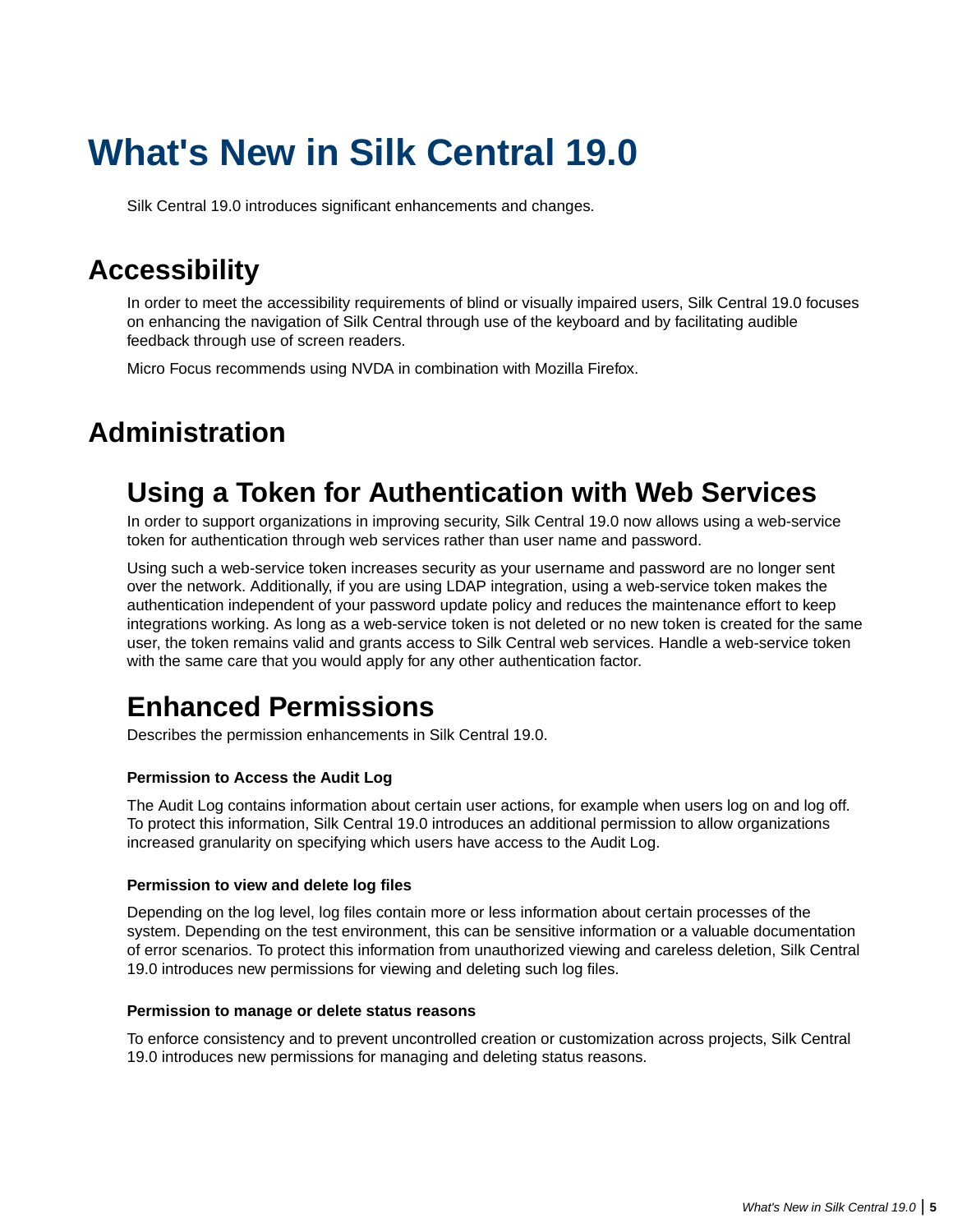### <span id="page-5-0"></span>**Tests**

### **Marking Libraries as Read Only**

One of the prime directives of baselines is that they must not be changed as they represent a certain state like a special checkpoint or a release. When using shared libraries with previous versions of Silk Central, it was not possible to prevent users from performing changes to shared test steps or keywords which might cause a change to a baseline. With Silk Central 19.0, this is solved as shared libraries now can be set to be read only. This functionality is controlled by the new **Set libraries read-only** permission.

### **Shared Tests**

Silk Central 19.0 provides further enhancements across the functionality of sharing tests between projects.

### **Selection UI instead of copy and paste**

In Silk Central 18.5, shared tests were consumed through a copy and paste approach. In Silk Central 19.0 this approach is replaced with a selection UI where tests can be selected from a dialog within the consuming project. Copy and paste between a sharing project and a consuming project no longer creates a reference.

#### **Ability to detach consumed tests**

Depending on the testing approach that is taken by an organization, projects may start by consuming tests from a central repository for consistent testing of a functionality across projects. When tests need to be customized due to variation in functionality in the context of the consuming project, the tests should be detached from the central repository - consequently becoming local to the project and no longer requiring change updates from the template. For this purpose it is now possible to simply delete the reference for tests in the consuming project. Such a removal is also tracked in the history to allow understanding who and when removed a reference.

### **Ability to see the usage of a specific test**

Changing a test in the sharing project can have significant impact on all consuming projects. For that reason, each test in the sharing project now provides a **Usages** tab where all consuming tests are listed.

### **Enhanced handling of test type changes**

In the previous version of Silk Central, test type changes were not automatically consumed, which means you had to manually change the test type in the consumer project. With Silk Central 19.0, changes to the test type are consumed as any other change and you no longer need to perform such manual changes.

### **Execution Planning and Test Execution**

### **External Executions**

Silk Central further extends its ability to integrate with existing tooling ecosystems by providing functionality to consume results for automated tests without having those automated tests executed through Silk Central execution servers.

This allows users with existing proprietary execution environments, which are too complicated or special to be adopted to the execution environment of Silk Central, or users with automated test results from various sources, for example continuous integration (CI) systems, to still collect all results of their whole testing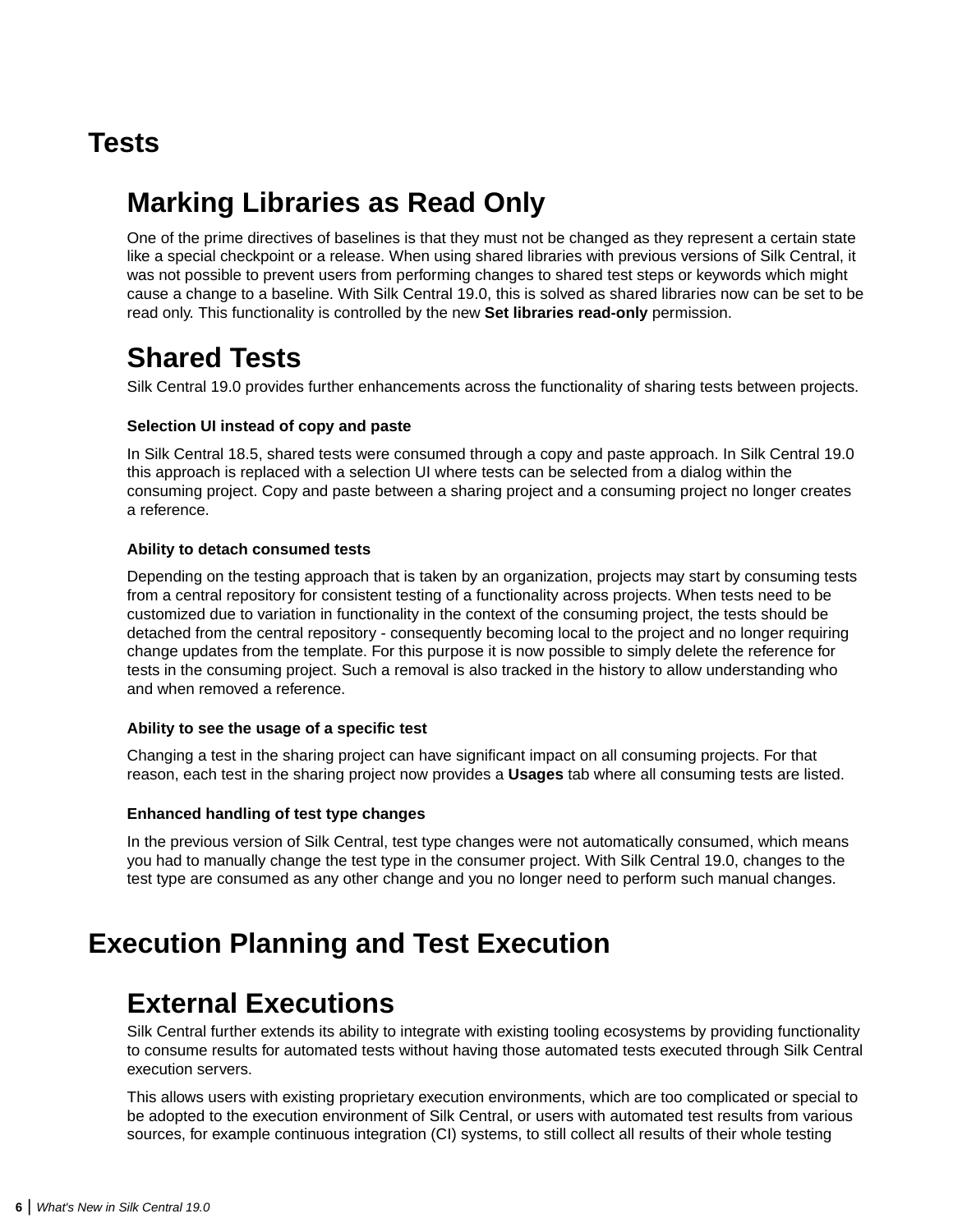<span id="page-6-0"></span>process in one central place and to associate these results with their requirements, versions, and builds for holistic reporting and decision making.

The whole process around test creation, which means the representation of the actual test in Silk Central, and around execution planning does not change. You create tests in Silk Central and assign these tests to execution plans to execute them.

The difference is in the deployment settings of the execution plan. Instead of specifying an execution server, you enable the so called *External execution of assigned tests*.

Running such an execution plan then results in an execution plan run that is visible like normal execution plan runs in the Silk Central UI, with the difference that this execution plan is waiting to receive results from the external execution environment.

To interact from external with such external execution plan runs, Silk Central 19.0 introduces a whole new REST API to query information around the execution plan run itself and its assigned test runs. Furthermore, the new REST API allows uploading result files and setting the status for single test runs as well as finishing the overall execution plan run. The REST API can be explored through an interactive documentation on the machine where Silk Central is installed by navigating to the URL *[host]:[port][/ instance]/Services1.0/swagger-ui.html*, for example *http://localhost:19120/Services1.0/swagger-ui.html*.

### **Custom Step Properties in Manual Offline Testing**

Custom step properties are now also included in the information which is made available in Excel for the purpose of manual offline testing.

### **Visibility of Current Execution Status of Tests**

To provide a better overview on currently running tests, the **Current Executions** view of the **Activities** page now shows the status of the execution plan.

When distributed test execution is activated, there is a different state for each test in an execution plan. Therefore the execution state information is made visible for each test execution in the execution plan run details. Each test is handled individually like an execution plan having one test assigned. For each assigned test, you can now see whether the test is waiting for an execution server, is currently executed, is fetching results, or is already finished.

### **API Enhancements**

Silk Central 19.0 offers a new REST API for triggering executions and getting results of finished runs. With this API it is also possible to pass parameters when starting a run.

### **Integrations**

### **Manual Testing on Devices from Mobile Center**

Silk Central now allows access to mobile devices that are provided through Mobile Center for use in the manual testing process.

### **Jira Agile - Extended JQL Character Limit**

The JQL string can now have up to 1000 characters, instead of the 128 characters that were allowed in previous versions of Silk Central.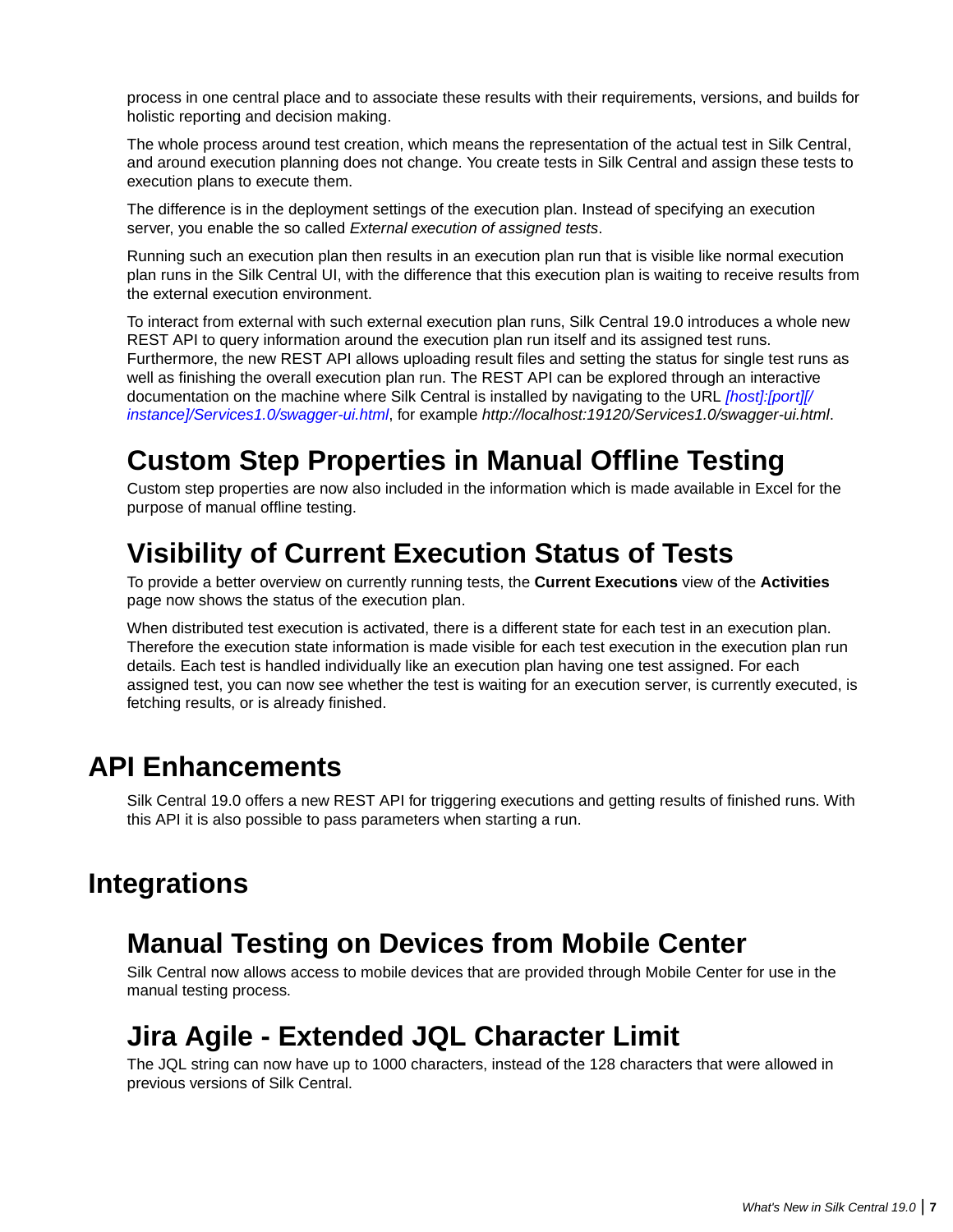### <span id="page-7-0"></span>**Team Foundation Server 2017 Support**

Silk Central 19.0 now supports Team Foundation Server 2017 for source control integration and issue tracking integration.

### **CI Integration**

Silk Central 19.0 provides enhancements for CI integrations.

### **Ability to pass additional execution information**

Silk Central now supports passing additional execution information when triggering executions from your CI server. Look out for the according blog entry on the *[Silk Central Blog](https://community.microfocus.com/borland/test/silk_central/b/weblog)*.

### **Pipeline support for Jenkins**

The Silk Central Jenkins integration now supports the usage of pipelines, allowing a more efficient approach for continuous integration.

### **Support for SAP Solution Manager 7.2**

Silk Central 19.0 now supports SAP Solution Manager 7.2 for requirements integration and issue tracking integration.

### **Microsoft SQL Server 2017**

Silk Central 19.0 now supports Microsoft SQL Server 2017.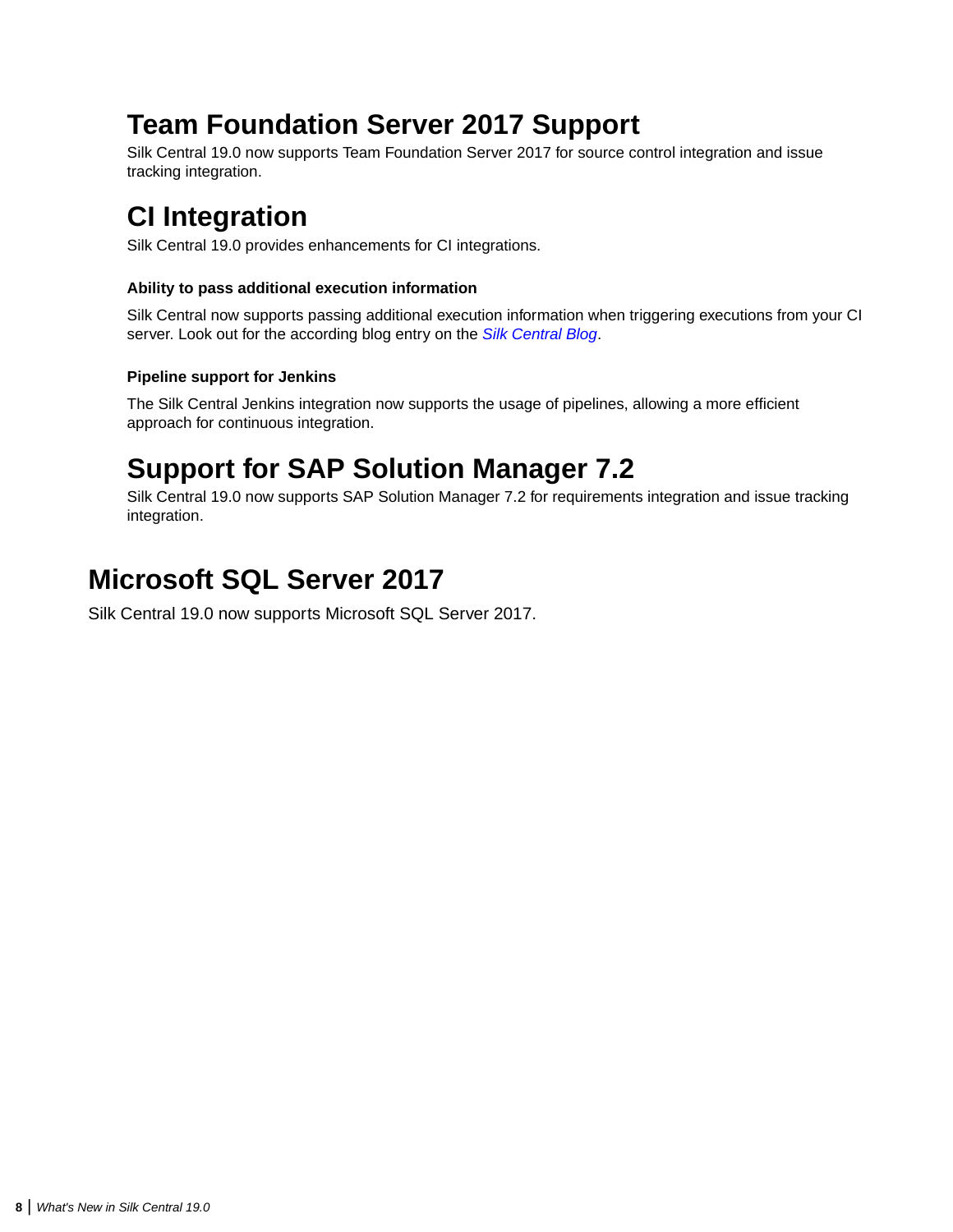## <span id="page-8-0"></span>**System Requirements and Prerequisites**

For optimal performance of Silk Central, we recommend the configuration outlined in this section.

#### **Server System Requirements**

| <b>System Area</b>                                             | <b>Requirement</b>                                                                          |
|----------------------------------------------------------------|---------------------------------------------------------------------------------------------|
| <b>CPU</b>                                                     | Intel Core i5 or better                                                                     |
| Memory                                                         | 8 GB minimum                                                                                |
| Free disc space                                                | 30 GB minimum, except for the database server                                               |
| Network                                                        | 100 Mbit                                                                                    |
| Operating system, database<br>management system, Web<br>server | See Tested and Supported Software.                                                          |
| <b>Power Supply</b>                                            | Uninterruptible power supply (UPS) for all environments to reduce risks of power<br>outages |

For each additional instance that you add, at least 10 GB of additional disk space are required, and the following initial minimal memory:

- Front-end server: 500 MB
- Application server: 300 MB
- Chart server: 200 MB

Depending on your workload, these values may need to be higher.

For more information on the optimal configuration of Silk Central contact technical support or your technical account team.

#### **Execution Server Requirements**

The actual requirements and prerequisites for execution servers depend on the application under test (AUT) and the type of testing.

For load testing, refer to the environment requirements of Silk Performer. Running load tests with the minimal configuration can result in inaccurate results.

For functional testing, refer to the environment requirements of Silk Test. We recommend a minimum of 2048 MB main memory for intensive testing, such as Web browser replay.

The Linux execution server requires Java Runtime Environment (JRE) 8.

#### **Proxy Server Requirements**

If you plan to use Microsoft IIS for Silk Central, install the following IIS extensions before you install Silk Central:

- Application Request Routing (ARR)
- URL Rewrite

You can download the latest versions of these extensions on the *[IIS Downloads](http://www.iis.net/downloads)* page.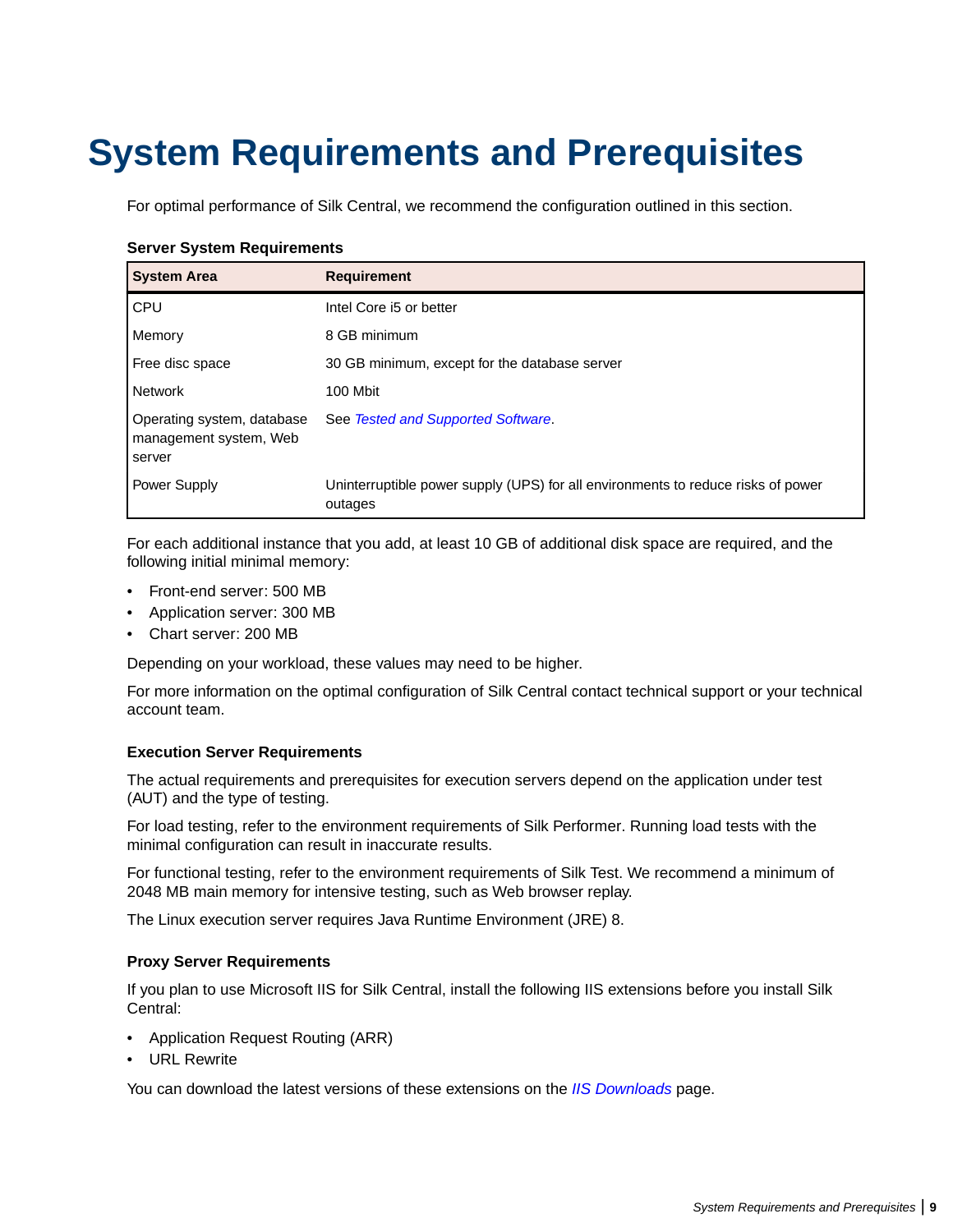### **Virtualization**

Silk Central is tested to run on the virtual infrastructure environment VMware vSphere server.

| <b>System Area</b> | <b>Requirement</b>                                                                                                                                              |
|--------------------|-----------------------------------------------------------------------------------------------------------------------------------------------------------------|
| Processor          | Intel Core i3 or better                                                                                                                                         |
| Memory             | 2 GB                                                                                                                                                            |
| Web browser        | Google Chrome<br>$\bullet$<br>Internet Explorer 10 or later (no compatibility mode)<br>$\bullet$<br>Mozilla Firefox<br>$\bullet$<br>Microsoft Edge<br>$\bullet$ |

#### **Client-Side System Requirements**

The manual testing UI requires Java Runtime Environment (JRE) 7 Update 79 or later. For manual testing with Internet Explorer 11, a 32bit version of Java is required to be installed on the client.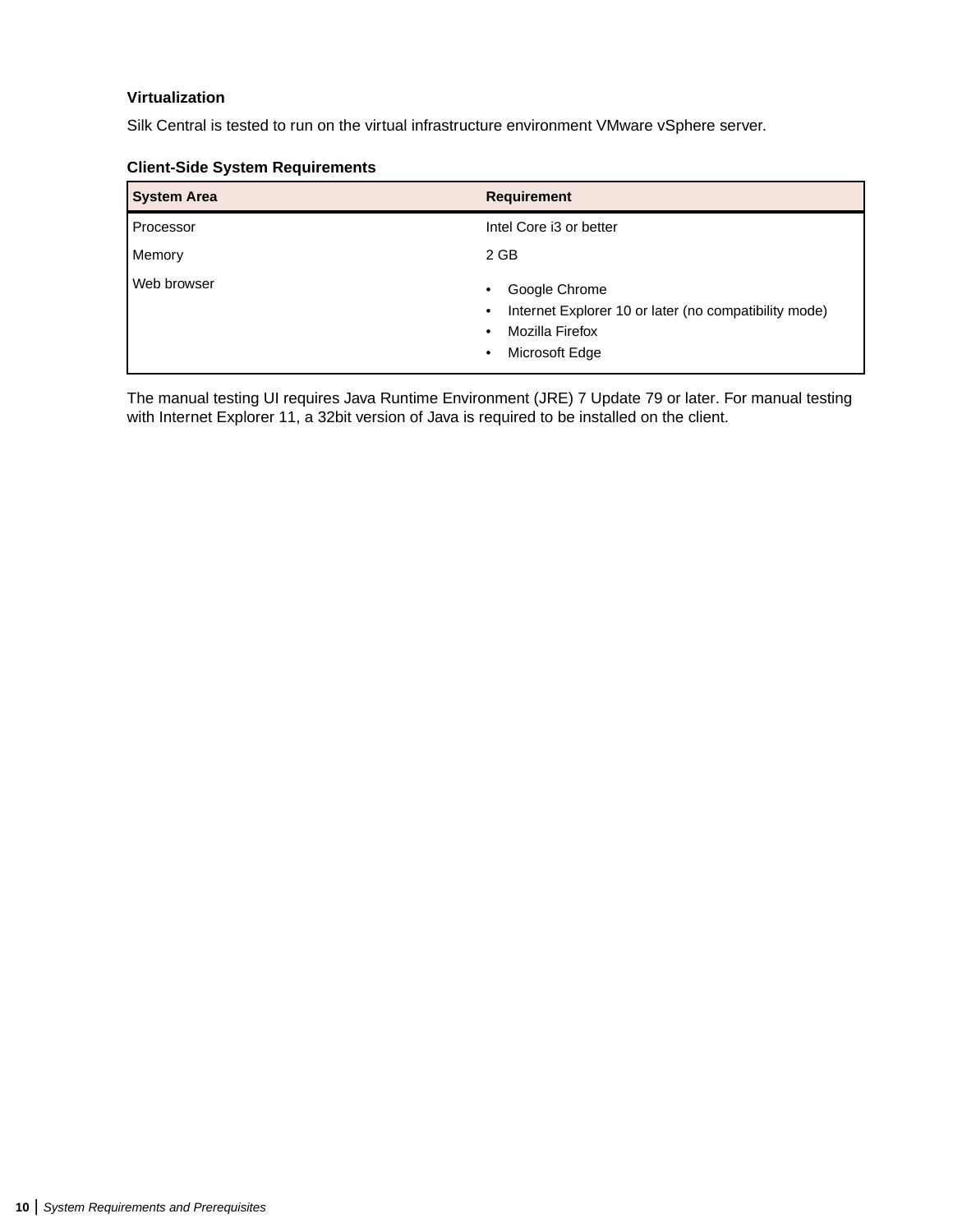## <span id="page-10-0"></span>**Resolved Issues and Customer-Driven Enhancements**

The following issues have been resolved in Silk Central 19.0:

| SI#     | RPI#    | <b>Description</b>                                                                                                               |
|---------|---------|----------------------------------------------------------------------------------------------------------------------------------|
| 2846487 | 1102606 | Issue Manager: Ability to specify required fields in the context of actions.                                                     |
| 2848919 | 1102910 | Shared libraries: Ability to set libraries to read only to prevent modification in context of<br>baselined projects.             |
| 2870082 | 1105958 | Permissions: Separate permissions for managing and deleting status reasons.                                                      |
| 2870336 | 1106005 | Permissions: Separate permission for viewing the Audit log.                                                                      |
| 2870336 | 1106007 | Permissions: Separate permissions for viewing and deleting log files.                                                            |
| 2880054 | 629838  | Filtering: Ability to filter for "---" when using built-in platform attribute.                                                   |
| 3104251 | 1109243 | Drop and recreate view TM_V_Last2Weeks to avoid permission problem<br>ORA-01720: grant option does not exist for 'SYS. DUAL'.    |
| 3112951 | 1110079 | When starting execution plan, evaluate filter before checking if any tests are assigned.                                         |
| 3114272 | 629716  | User management: Show first and last name in group and user assignments.                                                         |
| 3123199 | 1111228 | Synchronize Testing Cycle action: Check for Synchronize manual test runs<br>permission.                                          |
| 3125817 | 1112675 | Prevent UpdateRequirements API from updating flag status.                                                                        |
| 3127132 | 1111413 | AWS Cloud Integration: Add Sydney region to region list and update instance types to<br>reflect correct instance types from AWS. |
| 3132524 | 1111948 | Keyword issue: Linked test cases do not retain keywords in linked copy.                                                          |
| 3134740 | 1112146 | Manual offline testing: Include custom test step properties.                                                                     |
| 3135103 | 1112197 | Silk Central does not generate result file for previous runs if current run is aborted.                                          |
| 3135590 | 1112228 | Problems with wildcard filters on non-unique parameter names.                                                                    |
| 3135826 | 631423  | Silk Meter: Synchronization of mobile license check-out in case of more than one<br>client.                                      |
| 3135934 | 1112250 | Error exporting project with attachments.                                                                                        |
| 3136202 | 631354  | Silk Meter: Enhanced mobile license handling in case of more than one client machine<br>checking out licenses.                   |
| 3136217 | 1112284 | Security alert for Silk Central.                                                                                                 |
| 3142135 | 1112978 | Application server stops deploying executions until it is restarted.                                                             |
| 3142590 | 1112918 | Test run results do not display test data used for Silk Test Classic test case execution.                                        |
| 3146079 | 1113197 | Manual test results: Show result files (images) as part of PDF.                                                                  |
| 3146728 | 633773  | Silk Performer integration: Issue in writing percentile data.                                                                    |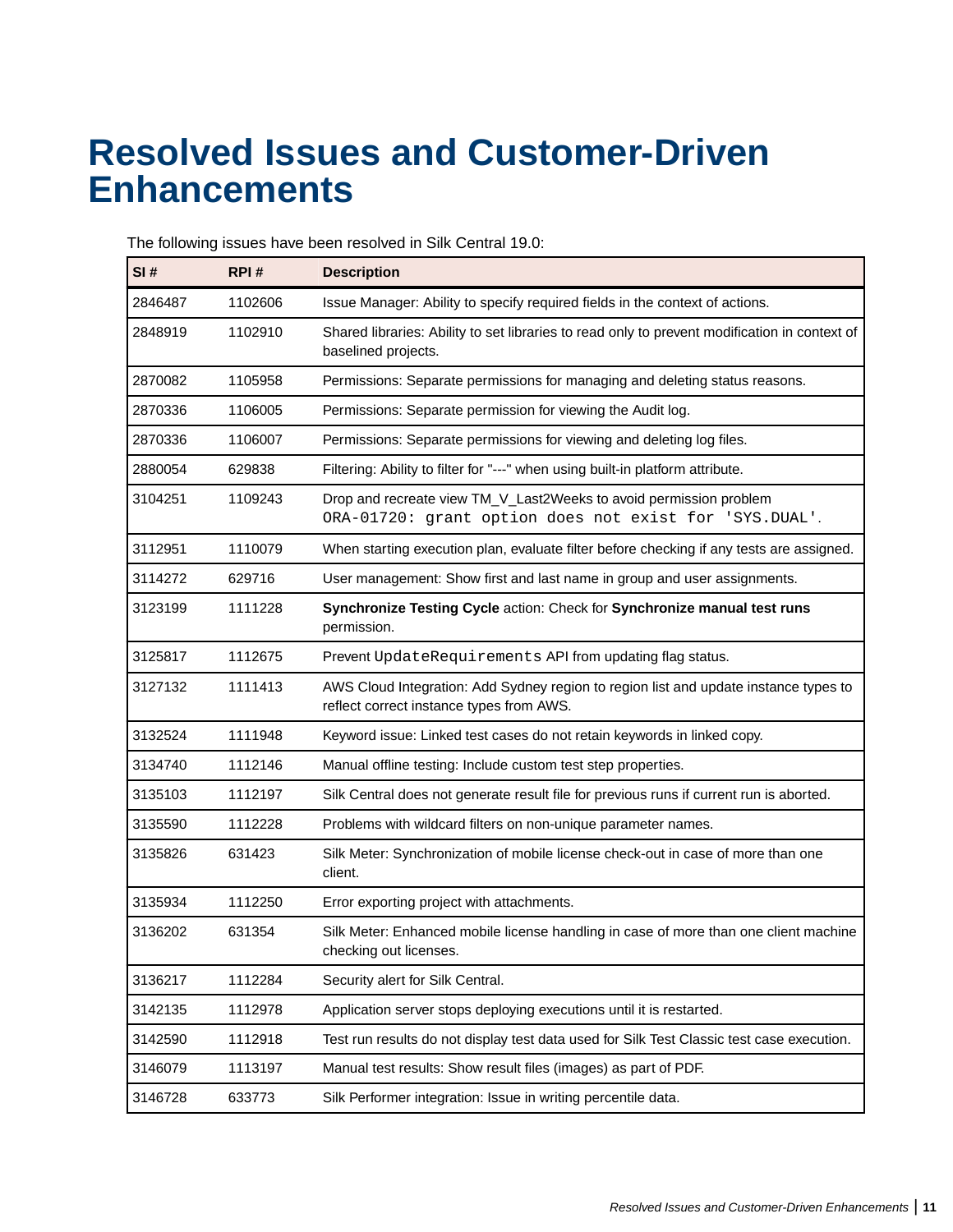## <span id="page-11-0"></span>**Contacting Micro Focus**

Micro Focus is committed to providing world-class technical support and consulting services. Micro Focus provides worldwide support, delivering timely, reliable service to ensure every customer's business success.

All customers who are under a maintenance and support contract, as well as prospective customers who are evaluating products, are eligible for customer support. Our highly trained staff respond to your requests as quickly and professionally as possible.

Visit *<http://supportline.microfocus.com/assistedservices.asp>* to communicate directly with Micro Focus SupportLine to resolve your issues, or email supportline@microfocus.com.

Visit Micro Focus SupportLine at *<http://supportline.microfocus.com>* for up-to-date support news and access to other support information. First time users may be required to register to the site.

### **Information Needed by Micro Focus SupportLine**

When contacting Micro Focus SupportLine, please include the following information if possible. The more information you can give, the better Micro Focus SupportLine can help you.

- The name and version number of all products that you think might be causing an issue.
- Your computer make and model.
- System information such as operating system name and version, processors, and memory details.
- Any detailed description of the issue, including steps to reproduce the issue.
- Exact wording of any error messages involved.
- Your serial number.

To find out these numbers, look in the subject line and body of your Electronic Product Delivery Notice email that you received from Micro Focus.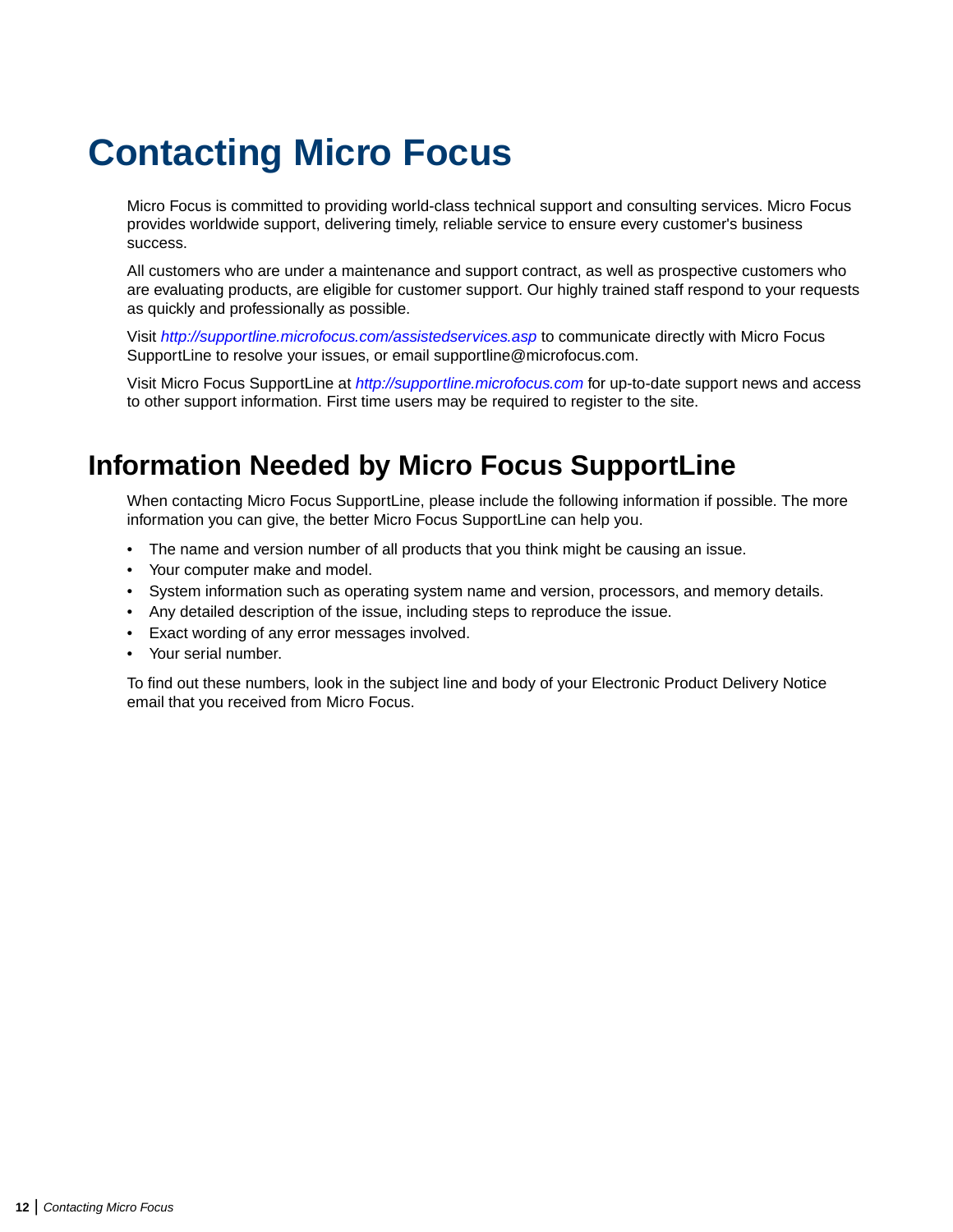## <span id="page-12-0"></span>**Tested and Supported Software**

This section lists the software with which Silk Central 19.0 has been tested as well as the software that Silk Central supports.

### **Operating System Support**

- Microsoft Windows Server 2012
- Microsoft Windows Server 2012 R2
- Microsoft Windows Server 2016
- Microsoft Windows 7 32-bit/64-bit Service Pack 1 (execution server)
- Microsoft Windows 8.1 32-bit/64-bit (execution server)
- Microsoft Windows 10 32-bit/64-bit (execution server)
- Android 4.4, 5.x, 6.x, 7.x, 8.x (mobile device testing)
- iOS 9.3, 10.x, 11.x (mobile device testing)

**Important:** *[Update for Universal C Runtime in Windows](https://support.microsoft.com/kb/2999226)* is required for all Microsoft Windows operating systems. For Microsoft Windows Server 2016, the installation option **Windows Server (Server with Desktop Experience)** is required.

### **Linux Operating System Support**

Silk Central supports Linux operating systems only for the execution server.

- Debian
- Redhat Enterprise Linux
- Suse Linux
- Ubuntu

#### **Web Browser Support**

- Google Chrome
- Internet Explorer 10 or later (no compatibility mode)
- Mozilla Firefox
- Microsoft Edge

#### **Web Server Support**

- IIS 8 32 bit/64 bit
- IIS 10 32 bit/64 bit

#### **Database Management System Support**

- Microsoft SQL Server 2014 Service Pack 2
- Microsoft SQL Server 2016 Service Pack 1
- Microsoft SQL Server 2017
- Oracle 11g (version 11.2.0.4). Oracle RAC is not supported.
- Oracle 12c (version 12.1.0.2). Oracle RAC is not supported.

#### **Integrated Micro Focus Software Support**

• AccuRev 6.2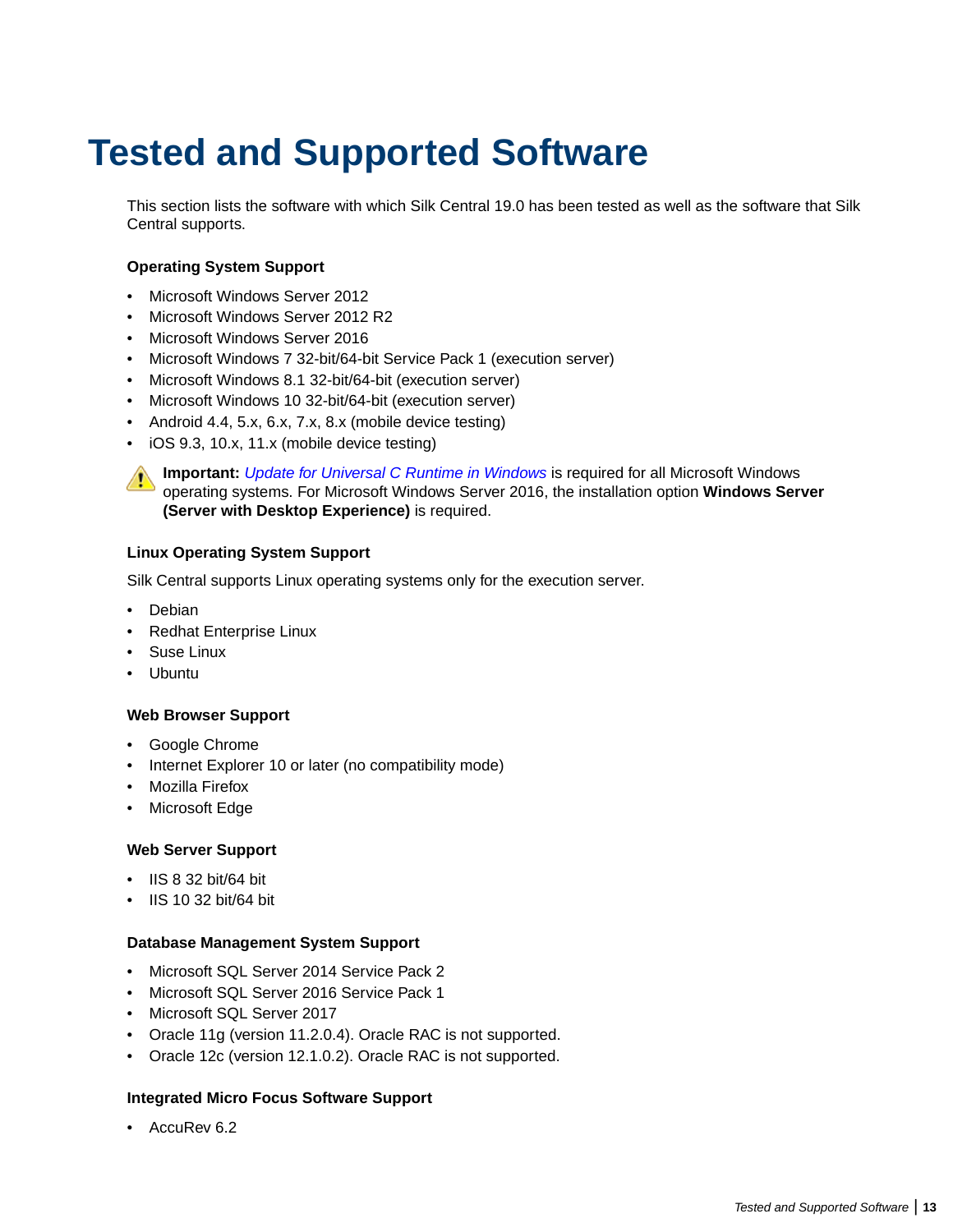- Caliber 11.4, 11.5
- Mobile Center 2.51 or later
- Silk Performer 19.0
- Silk Test 19.0
- StarTeam 15.x, 16.x
- Silk TestPartner 6.3
- Unified Functional Testing (UFT) 14.0

### **Integrated Third-Party Software Support**

- Apache Commons Virtual File System (VFS)
- Atlassian JIRA 6, 7
- Atlassian JIRA Agile 6, 7
- Bugzilla 4.4.13, 5.0.4
- CA Agile Central
- Git 2.14.2
- IBM Rational ClearQuest 8.0
- IBM Rational DOORS 9.5, 9.6
- IBM Rational DOORS Next Generation 6.0
- $\bullet$  JUnit 4.x, 5.x
- Java Runtime Environment 1.7 or later
- Microsoft Office Excel (.xlsx) for importing tests and requirements
- Microsoft Office Word (.doc, .docx) for importing requirements
- Microsoft Visual Studio/Visual Studio Test Agent 2015
- NUnit 2.6.4, NUnit Console and Engine 3.8
- SAP Solution Manager 7.2
- Subversion 1.9
- Team Foundation Server 2015, 2017
- VersionOne Enterprise Edition
- VMware vCloud Director 5.5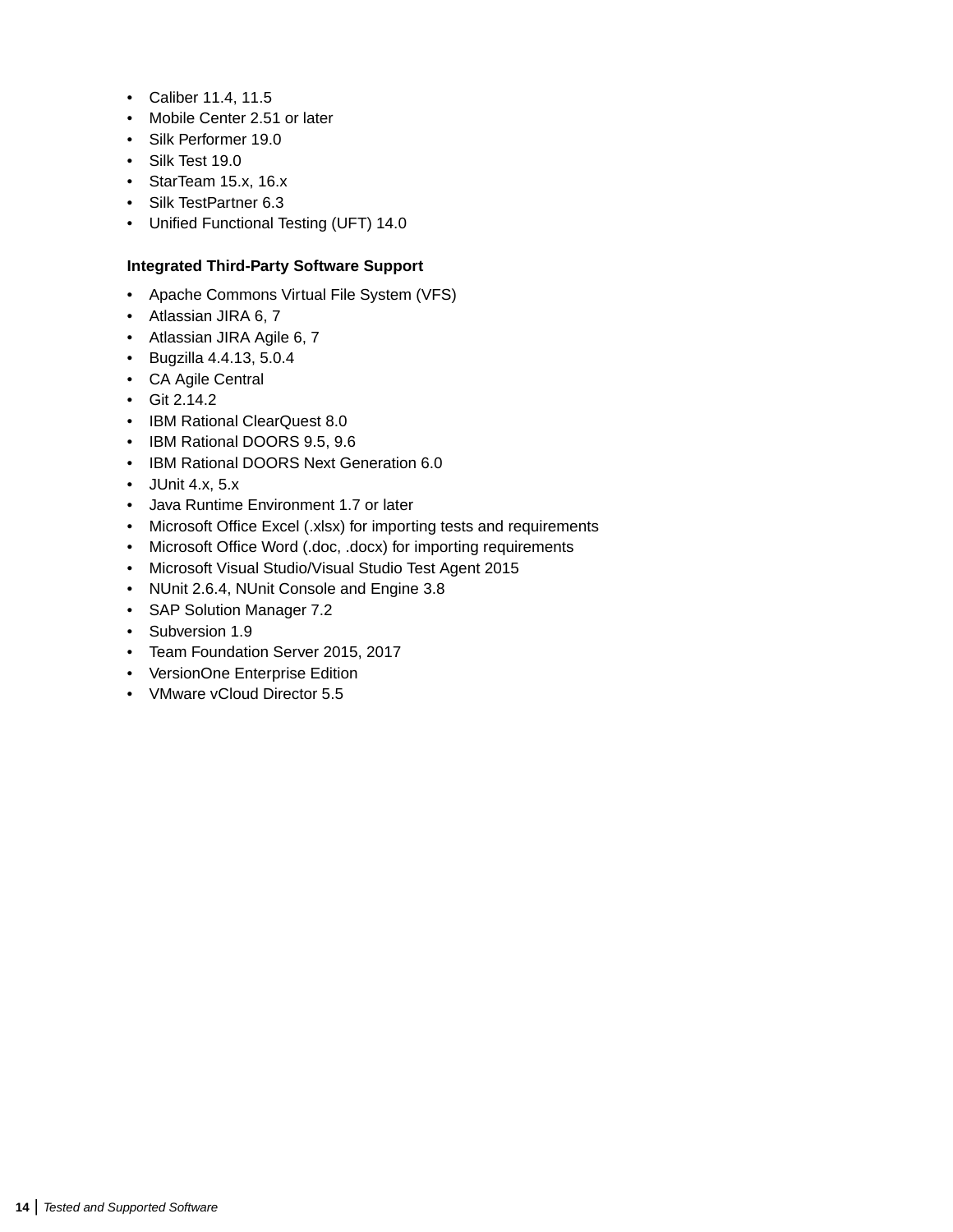## <span id="page-14-0"></span>**End of Support**

This topic lists the features that are no longer supported in Silk Central 19.0.

### **IBM Rational RequisitePro**

IBM Rational RequisitePro is no longer supported with Silk Central 19.0.

### **SAP Solution Manager 7.1**

SAP Solution Manager 7.1 is no longer supported with Silk Central 19.0.

#### **Team Foundation Server 2012 and 2013**

Team Foundation Server 2012 and 2013 are no longer supported with Silk Central 19.0.

#### **Microsoft SQL Server 2012**

Microsoft SQL Server 2012 is no longer supported with Silk Central 19.0.